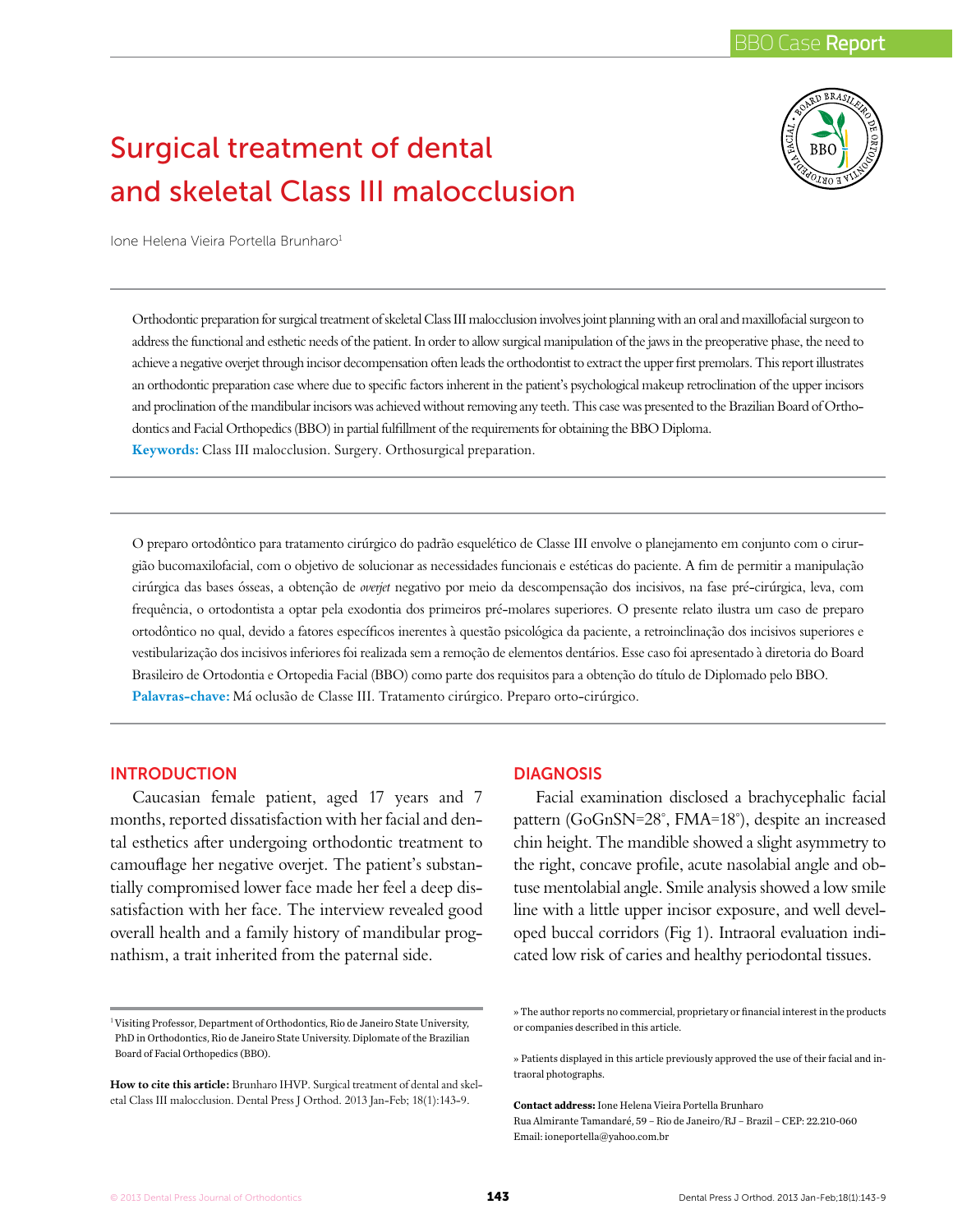The dental arches in occlusion exhibited a Class III molar and canine relationship. All permanent teeth were present, except for the third molars. There was also an overbite in edge-to-edge relationship, and 0 mm overjet due to a prior orthodontic compensation. Teeth in the lower dental arch showed a pronounced lingual inclination (Figs 1 and 2.)

In examining the panoramic radiograph, permanent teeth displayed good root parallelism, and the presence of intraosseous third molars (Figure 3). Cephalometric analysis revealed a skeletal Class III pattern (ANB=-8°), brachycephalic growth pattern (SN-GoGn=28°), and lingual inclination of the lower incisors (IMPA=69°,  $1-NB=4^{\circ}$  (Fig 4, Table 1.)







Figure 2 - Initial models.

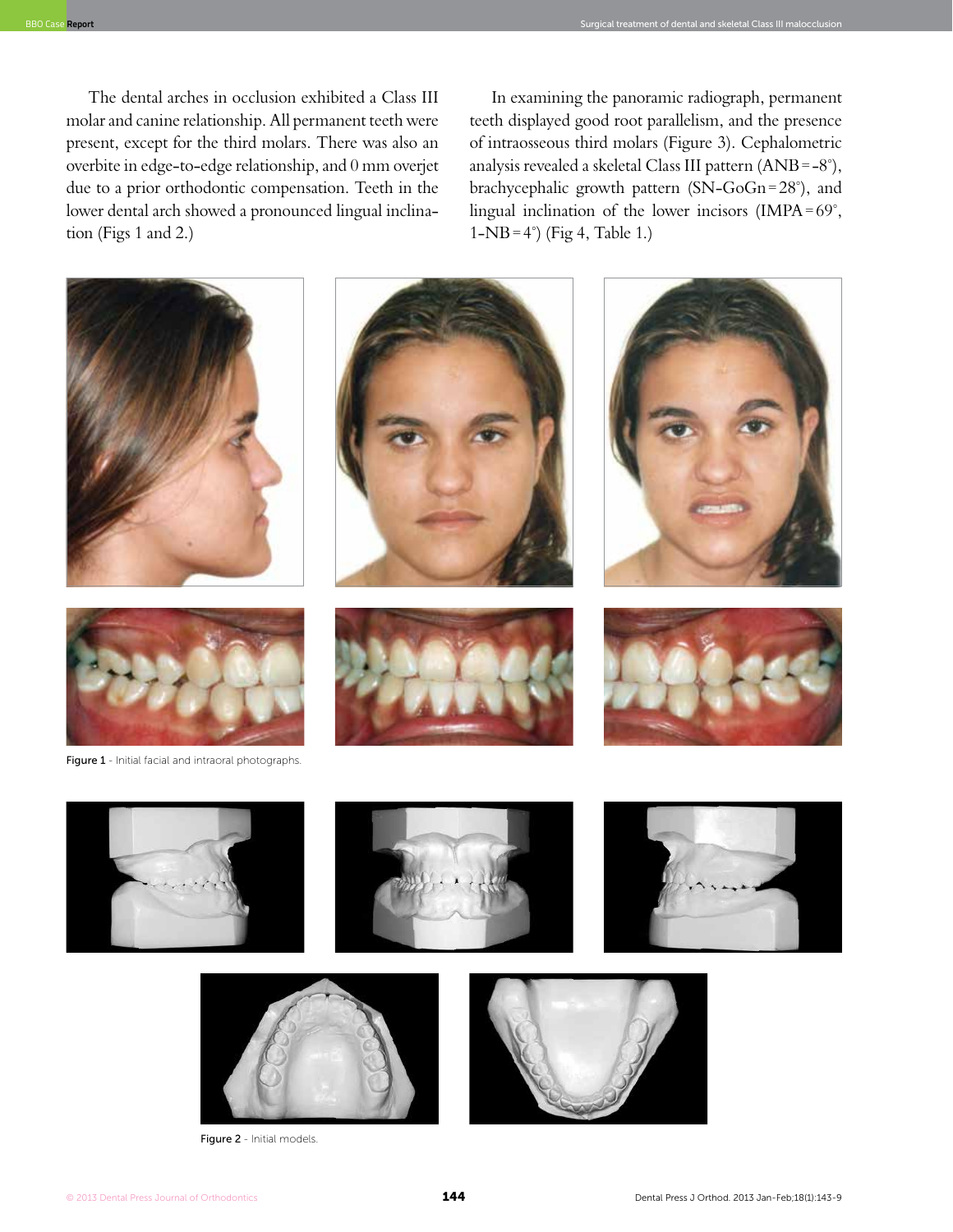



Figure 3 - Initial panoramic radiograph. Figure 4 - Initial cephalometric radiograph and tracing



#### Treatment goals

The patient's facial esthetics was substantially compromised given the size of the mandible, which made her too shy to smile and interact socially. Cephalometric analysis revealed a good anteroposterior maxillary relationship, with the mandible positioned anteriorly to the cranial base.

The therapy of choice to correct the skeletal discrepancy was orthosurgical treatment through dental decompensation to help the patient recover her selfesteem. After discussing the case with the surgeon, the treatment plan was submitted to the patient and two options were proposed. The first involved extraction of the first premolars and retraction of the upper incisors, utilizing the space obtained previously. In this case the orthodontist could more easily reposition the maxillary anterior teeth while a negative overjet could be easily achieved orthodontically. However, it was explained to the patient that she would have to endure a period of compromised esthetics, just the time required for space closure. She was also made aware of the need for combined surgery.<sup>1,2</sup>

The second option would be to perform dental decompensation by utilizing any small spaces present in the upper jaw, and straightening up the teeth in the lower arch. This option would prepare the arches more rapidly for the surgical procedure, which would only involve mandibular setback.2,3

After clarifying these points to the patient, both the professionals and the patient chose an orthodontic preparation without extraction of the first premolars.

## Treatment planning

Standard edgewise metal brackets with 0.022 x 0.028-in slot was the technique/appliance employed to perform the orthodontic treatment. Initially, both dental arches were aligned and leveled for decompensation of the teeth in the jaw bones. Alignment was performed by coordinating 0.014 to 0.020-in steel archwires.

Thereafter, a steel 0.017 x 0.025-in archwire was placed in the upper arch with pronounced buccal torques in the incisors, combining Class II elastic mechanics with the support of crimpable hooks placed in the interproximal space between canines and lateral incisors, an in the mandibular arch a 0.020-in archwire with omegas was placed away from the tubes. The elastic mechanics delivered an intermaxillary force of about 180 grams. Thus, it was possible to reposition the maxillary incisors lingually while migrating the lower posterior teeth mesially, and protruding the lower incisors to increase negative overjet.

Stabilizing 0.019 x 0.025-in archwires were placed in order to achieve optimal dental torques with tightly tied omega loops, and preserve dental arch perimeter. Coordination impressions were taken to verify an optimal preoperative engagement. Once this ideal engagement was observed the patient was referred to the assistant surgeon, and interproximal hooks were placed (Figs 5, 6, 7.)

Mandibular setback surgery was carried out using the vertical technique. In the postoperative period it became necessary to use a lower 0.020-in archwire, implement elastic mechanics to correct the midline and establish the occlusion (Figs 8 and 9).4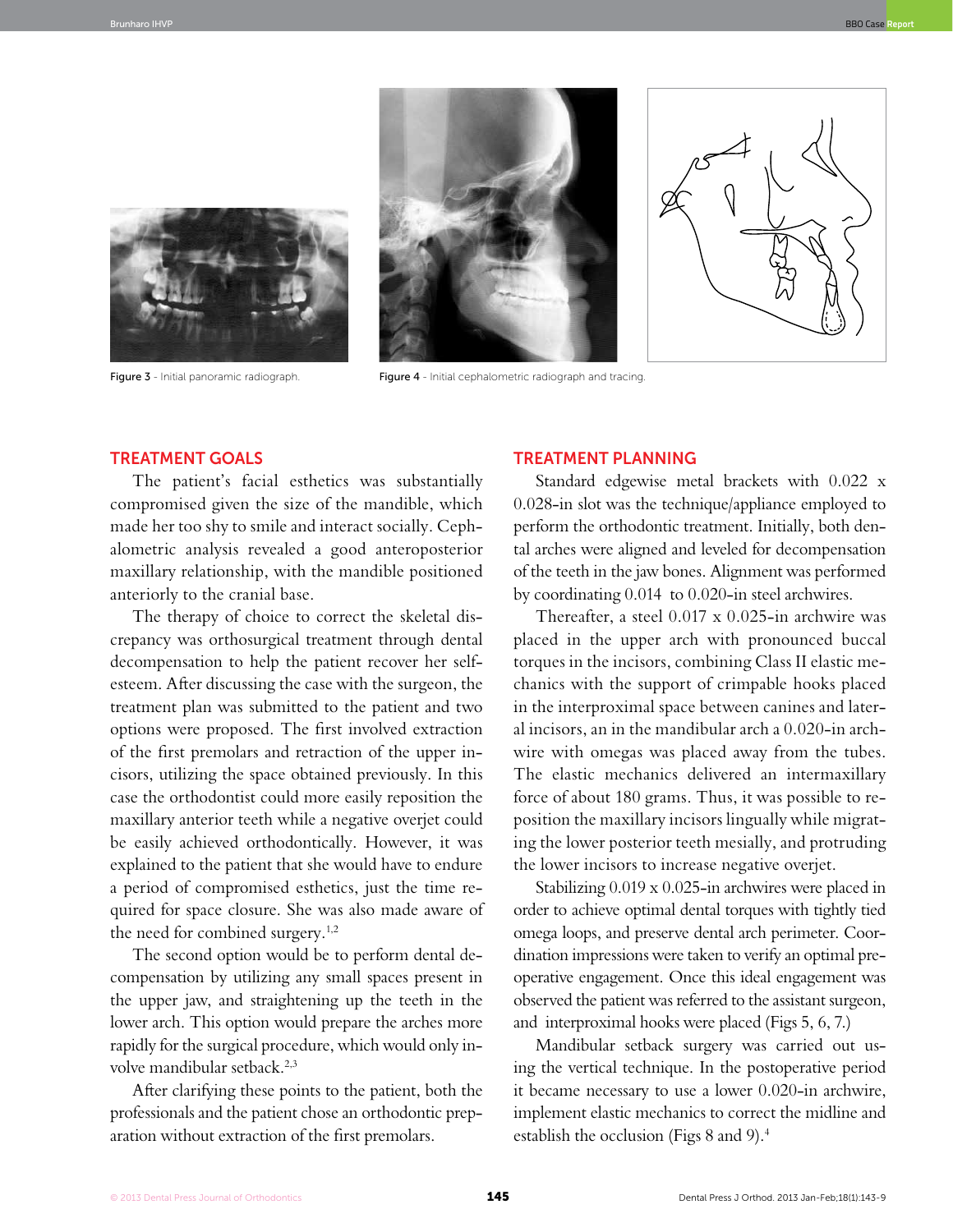



Figure 5 - Preoperative facial and intraoral photographs.



Figure 6 - Preoperative casts.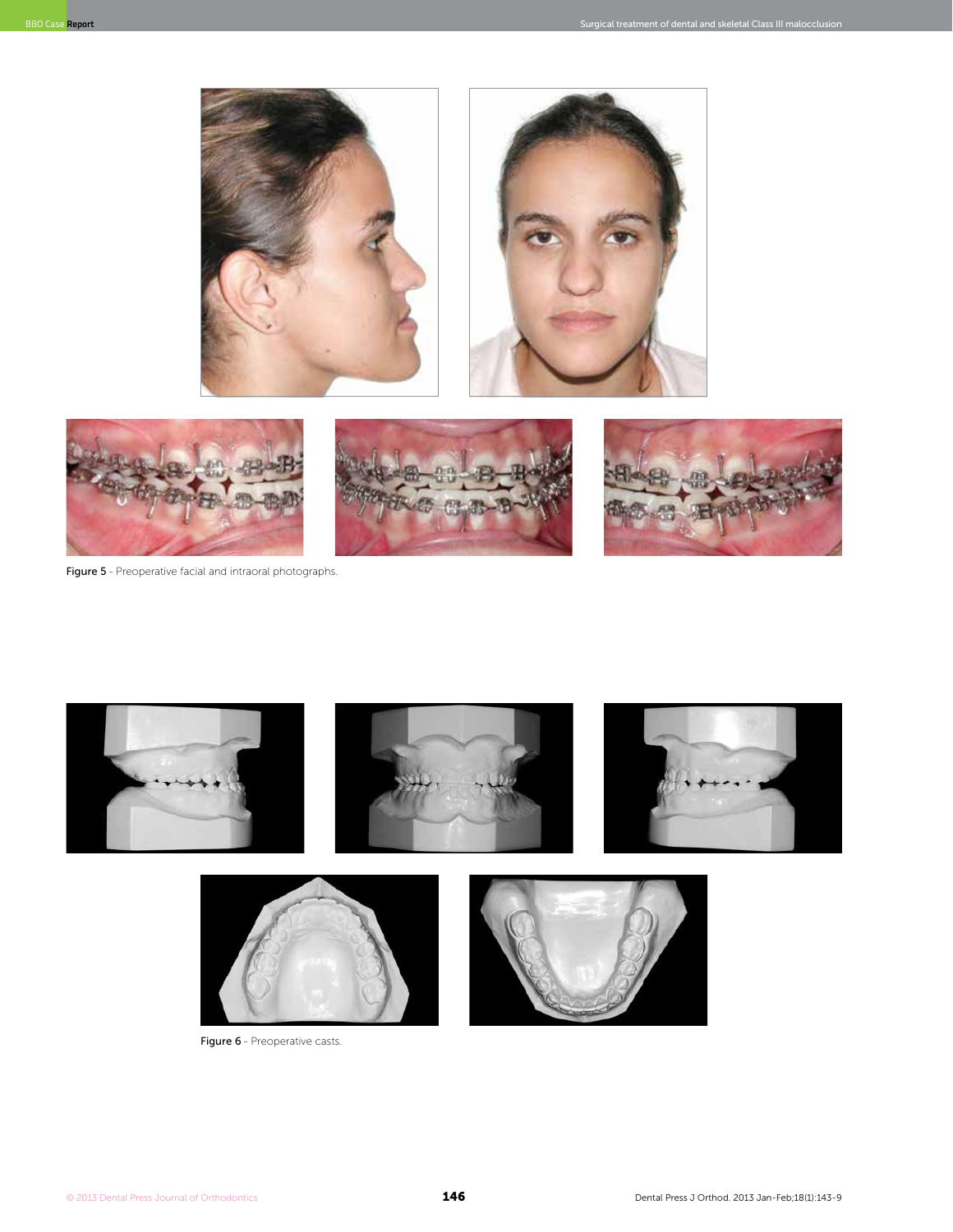

Figure 7 - Preoperative cephalometric radiograph and tracing

Retention consisted of a wraparound retainer in the upper arch and in the lower arch a 0.020-in lingual bar bonded from canine to canine, tooth by tooth.

# **RESULTS**

After removal of the appliance the final records showed that the position of the maxilla was maintained and the anteroposterior position of the mandible was reduced (SNA=80°, SNB=81°). The mandible exhibited a clockwise rotation relative to the anterior base of the skull (GoGnSN=35°, FMA=27°) (Table 1) (Figs 8-12).

The final occlusion showed a good relationship between the dental arches with favorable molar relationship, canines in Class I, and normal overbite and overjet. Functional balance and healthy periodontal tissues were achieved (Figs 8-12).



Figure 8 - Final facial and intraoral photographs.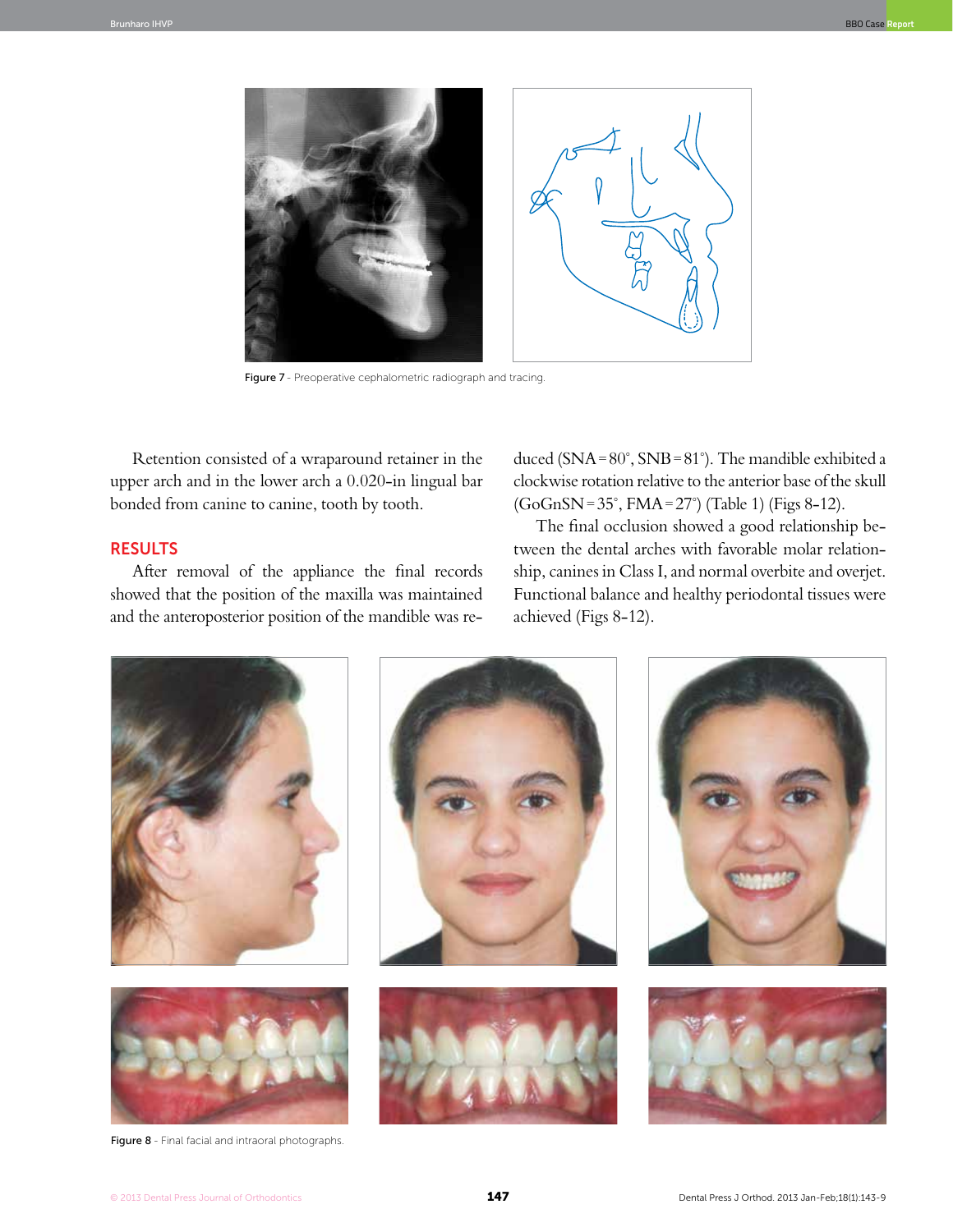



Figure 10 - Final panoramic radiograph.



Figure 11 - Final cephalometric radiograph and tracing.



Figure 12 - Total (A) and partial (B) cephalometric superimpositions of initial (black), pre-operative (blue) and final (red) tracings.